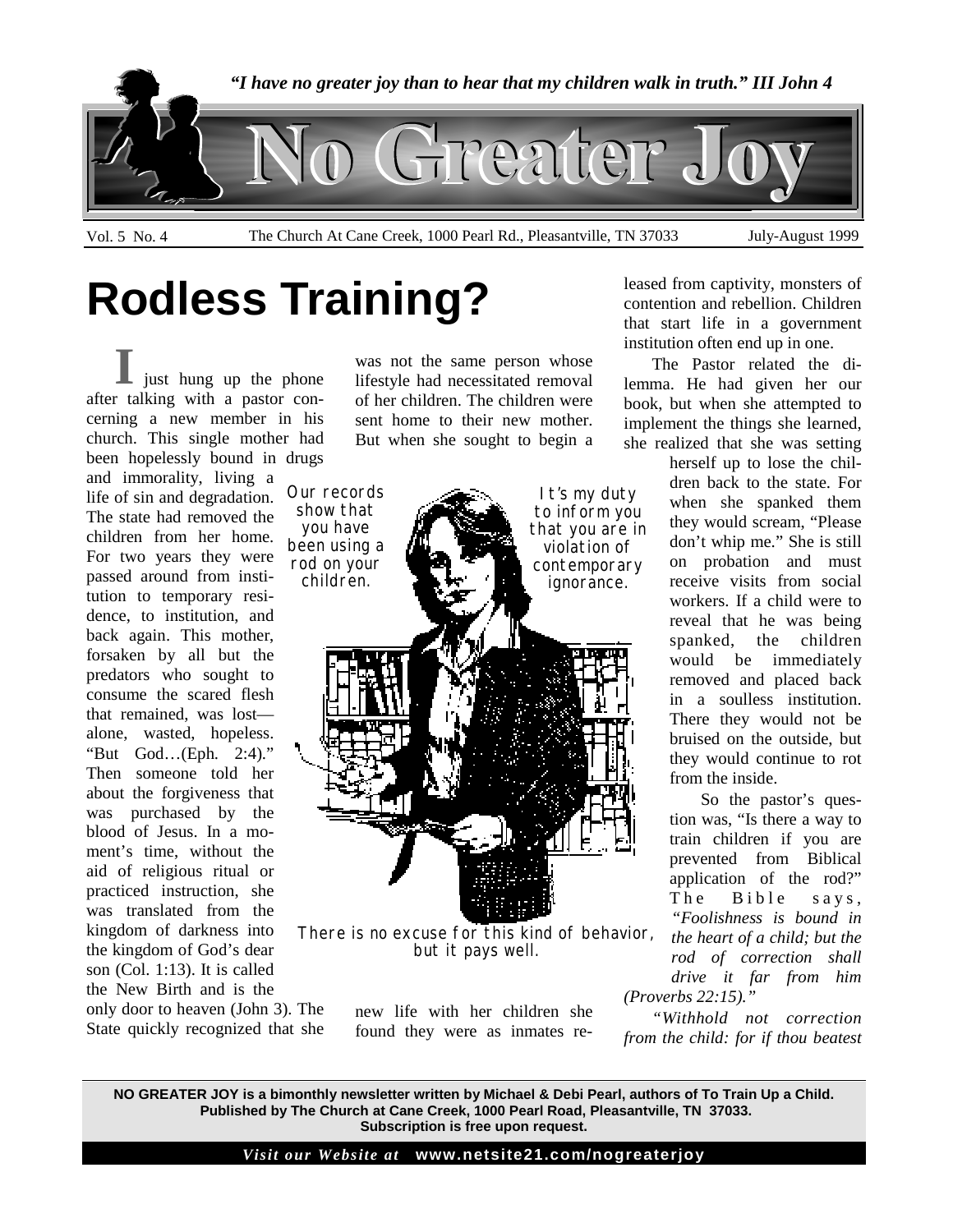*him with the rod, he shall not die. Thou shalt beat him with the rod, and shalt deliver his soul from hell (Proverbs 23:13-14)."* 

*"The rod and reproof give wisdom: but a child left to himself bringeth his mother to shame (Proverbs 29:15)."* 

This question has been asked in more than one way. It is a common situation. One parent absolutely stands against use of the rod, and so it could not be employed effectively. Can the other parent still train the children? If you are a foster parent you are forbidden from using the rod. Perhaps you are host to your grandchildren and not allowed to spank them. Maybe you are often in charge of the neighbor's kids. Likewise, you are limited if you are a worker in a daycare or if you are a schoolteacher.

The question is, "If I am in a position where I cannot use the rod, am I already doomed to failure, or is there still hope? Can children be trained without use of the rod?" Absolutely. But they cannot be absolutely trained. Proper application of the rod is indispensable to communicating the divine principle of retributive justice, but any child, military man, employee, the neighbor's kid, your dog, cat, or the birds in your yard can be trained through manipulating their relationship to their environment. Any creature that is self-motivated and has likes and dislikes can be trained if you are in a position to reward or deny any pleasure or need. Where humans are concerned you have the added tools of reason, moral persuasion, social persuasion, and conscience. Where it concerns those that are close to you, that is,

they depend upon your fellowship for their mental satisfaction, you have the additional tools of persuasion and example.

If you are seeking to avoid the rod because you are an emotional coward or you are a product of contemporary philosophy, then not obeying God in this matter should not be considered an option. The Word of God teaches us the best method of child training, and proper use of the rod is a part of that program. Furthermore, if you abstain from use of the rod because you believe there is a better way, then you have revealed a fundamental flaw in your thinking that will leave a giant hole in any method you adopt. In other words, a person who understands the value and principle of the rod, but is somehow prevented from using it, will carry those valuable principles over into rodless training and so reap some of the benefits. Whereas the person that does not believe in use of the rod is so flawed in his understanding of human nature and life in general that no technique will be entirely effective for him.

So if circumstances beyond your control prevent you from doing as God commands, you are not without tools. There are still plenty of options available to you. You can do a relatively good job of training if you are consistent and recognize the nature of your limitations. You will have to lean more heavily on alternatives that tend toward accomplishing the same end.

Here is a single mother with chaotic children whom she must train without the assistance of the ultimate force—pain. She tells them to do something, and they immediately seek to do the opposite. She invites them to the table, and they tarry or declare that they are not hungry. Thirty minutes later they are demanding something sweet. When she refuses, they begin to cry and beg. When she tells them to stop, they scream. Then they start fighting between themselves. When she tries to interfere, they turn on her in violence. Their favorite word is "No" spoken with defiance. They will say "No" even when they would actually like to comply, just to express their autonomy.

Let's take it further so as to be relevant to a larger audience. If she were to spank them, they would react by screaming and fighting her. They would pull away, try to grab the switch, scream "No," and go completely hysterical. She could not spank them until they yielded, unless she spanked them into physical exhaustion, which of course would be counterproductive. In short, in her attempt to build a relationship with them, at this early stage, spanking would not likely be profitable anyway. You may be thinking, "My children have always been in a secure environment and they act just like that."

The foremost need in child training, the ground on which all positive guidance occurs, is the relationship of child to parent. Her children are doubtlessly in an adversarial frame of mind. It is not just that they seek to put forward their own agenda, but that they actually seek to sabotage hers. It is vain to make her will clear, because they have already decided to resist all control. A rebel is not so concerned with *(Continued on page 4)*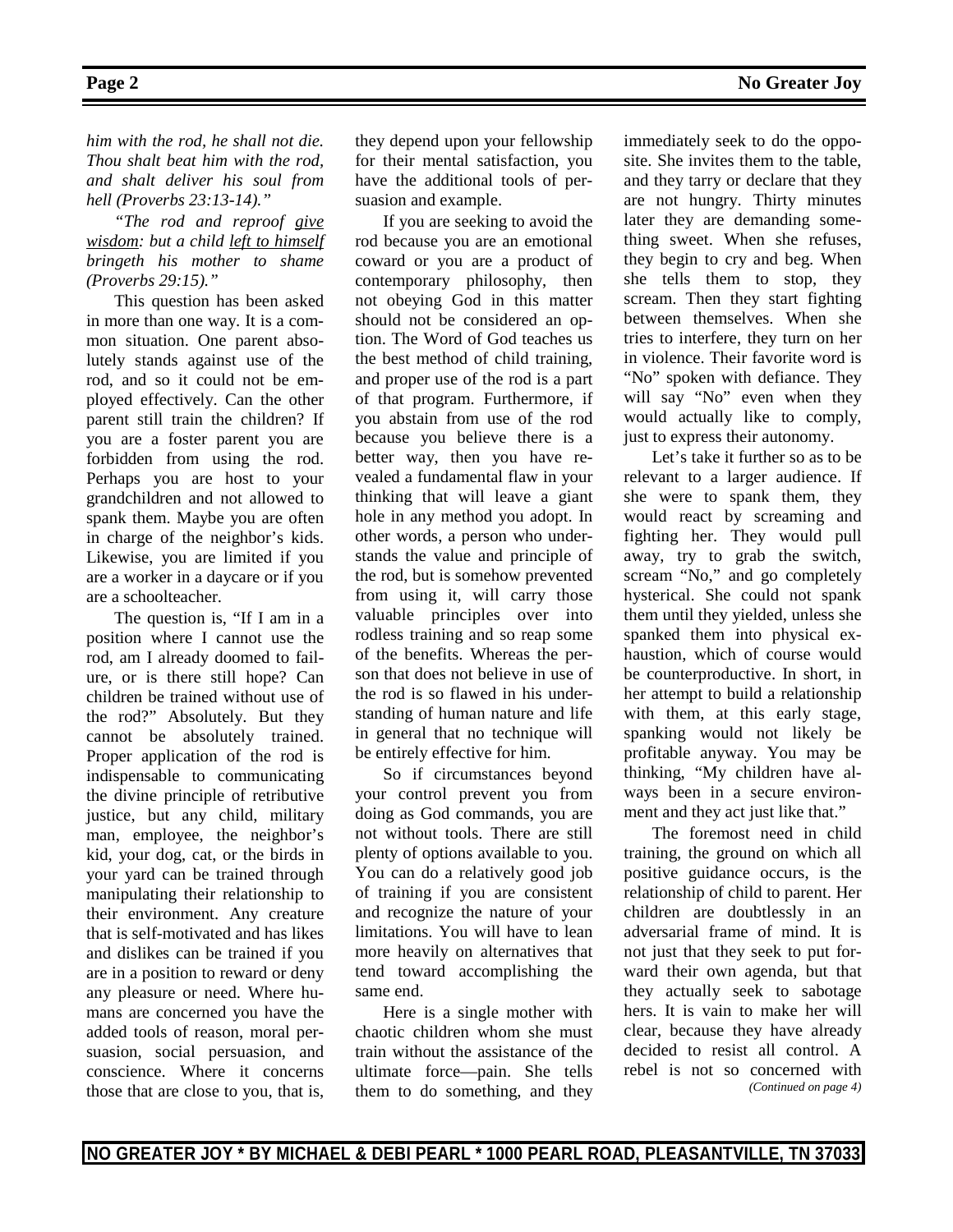# Fetch disable *By Greg Stablein* d

**The stable Stable Stable in**<br>the story you are about to

read is based on a true story. The dog's name was changed to protect his dignity. You may draw your own conclusions as to the moral of this story and its applicability to "learning disabilities."

Fido was no ordinary dog. For as long as anyone could remember, Fido had been "fetch disabled." Fido had been tested by numerous experts and all agreed that Fido should be put on witalin

so he could function on a daily basis. After taking this drug, Fido still could not fetch, but at least he would sit quietly at the end of his rope and not disturb his masters. Nevertheless, the resulting changes in Fido's "personality" were disturbing.

One day there came a stranger who saw that Fido was unable to fetch, but did not see this as a permanent condition. He knew the consequences of growing up with such a label in a dog-eat-dog world. He

sought to pinpoint the problem and then devised a remedy. Fido's attention span and visual tracking were adequate to follow a stick as it flew through the air. Fido's fine motor skills were sufficiently developed that he could pick up a stick. His sequencing ability and short-term memory were such that he could return with the stick. But he could not be persuaded to release the stick. Fido could not stay on task and would resort to his own game of "keep away."

The stranger used Fido's natural inclination to chase a stick to overcome his deficiency. Just as Fido was returning with the first stick, the stranger threw a second stick. Fido's attention was mo-



mentarily diverted long enough to drop the first stick. Five minutes of this training cured Fido, made him ineligible for pity or government funding, and forced him to remove the "fetch disabled" label from his resume.  $\odot$ 

Dear Mike and Debi,

 We wanted to share with you an episode of our child training. We have four children, ages 6, 4, 2 and three months. Ever since the birth of our first son, we had claimed the back row of the church (and ran off the teen-agers in the process!). This was due to the disruption of our children and the need to take at least one out of the service for discipline. After reviewing your materials, we decided that we needed to have "church training" at home so that our children would learn to sit still in the service. Every afternoon, they were sat on the sofa with a coloring book and crayons. The timer was set for fifteen minutes. If one of them talked, got off the sofa, misbehaved, etc., they were switched across their legs. We did this for one week and the next Sunday, my husband boldly claimed his "pre-fatherhood" pew, up at the front of the church. Our children sat there better than some of the adults! We even had several comments after the service about how well behaved they were. We cannot thank you enough for your ministry. We had read all of the well known child rearing books, but always knew that something was missing. We are looking forward to continuing the training of our children. @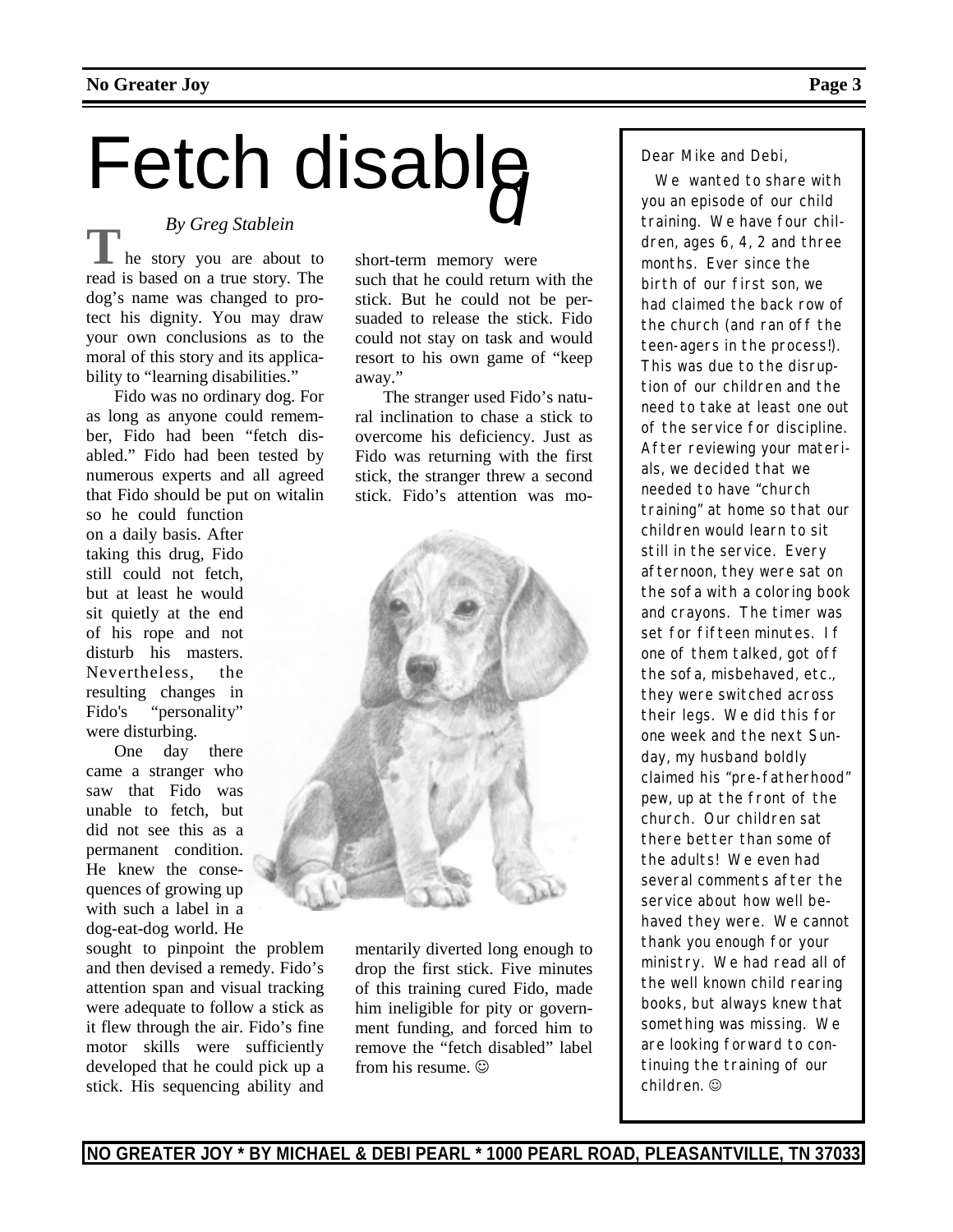### *(Continued from page 2)*

doing his own thing as he is in not doing the will of another. He dedicates himself to publicly demonstrating that he is not in subjection to any authority. It is his agenda to rebel, to prove his independence and lack of respect.

Now we who are not emotionally involved are inclined to see the situation from the child's point of view. The poor children have been emotionally deprived and abused. It is not their fault that they were jerked up and passed around like a piece of rental equipment. They are hostile because they have never known love and security. They have never had anyone they could trust to always be there. They are products of the adults surrounding them.

However, if we now handle them under our own shadow of guilt and sympathy they will be further ruined. If our understanding of their plight causes us to sympathize, we will only authenticate their hostilities. You must remember, children raised under the best of circumstances, in a home of love and security, are nonetheless inclined to selfish domination and independent action against the rule of law. If a child is "left to himself" he does not grow up beautiful, he grows up to be a little devil and will "bring his mother to shame (Prov. 29:15)." Her children are what they are because of neglect, but they are only being themselves. It is not a matter of just bad habits, it is now a case of bad character yes, even at two years old.

But we are not going to blame the children, we are going to train them—however difficult, without

the use of the rod. We may not achieve as high results, but if we are wise and consistent, others will brag on "what good kids" we have.

In our first book on child training, we talked about "tying strings." The first step in all child training, the foundation stone that must be continually renewed, is fellowship between parent and child. In 99% of all homes, children are in an adversarial state of mind most of the time. The first step, the step without which all other attempts are in vain, is to establish mutual ties of respect and honor. Unless the children can trust their parents with the handling of their souls they will not make themselves vulnerable. It is the same with you, is it not? Children must be brought to the place where they want to please their parents. Until children value the approval of their parents more than the lure of any indulgence there is not foundation for training. The parents will be constantly leaving their children behind.

Fear of punishment is not sufficient to make children compliant; it will certainly not remove the adversarial mentality. When parents get to the place where they are relying on threats alone, they have totally lost fellowship and are functioning as the IRS. Threats might get outward compliance but never the heart—quite the opposite.

So there is nothing that prevents this mother from taking the first step in child training establish a relationship of trust and respect. How is this done? Enjoy the children and cause them to enjoy you. Don't ask anything of them that is not absolutely necessary to the stability of the

home, give them something they want—not selfish demands, just ignore those. Give them your time, your attention, your laugh, your approval, your touch, hugs, reading, silly funnies, rolling on the carpet or yard, pushing in the swing, or pulling in the wagon. But most of all, let them bask in your smile until they need it like they need the next breath. Cause them to feed on your fellowship, to relax until they are sure you care only for their good, that you live to enjoy their company and would not be happy without them. Do this and you will have achieved what most Christian homes are missing.

When you first begin to mend a broken relationship, or build one that never existed, you will have to do what friends do—ignore problem areas, absorb ugliness, for "they know not what they do." If they begin to trust you, and you strike at them, physically or verbally, they will withdraw, and it will take longer to draw them into the open again. You can stand firm on issues; just make sure that you are always relaxed and calm in your responses. If you have to reject an action, never communicate rejection of them as a person. The worse thing you can do in this attempt to rebuild the relationship is to develop critical feelings toward them and to become short and abusive in your language or attitude. They will shut you out like shutting the barn door on a winter storm. You can wipe out everything by having a condemning attitude.

Your reach as a disciplinarian cannot exceed the limits of your fellowship with the child. Rebuke must be delivered in an atmosphere of trust and respect. If you *(Continued on page 6)*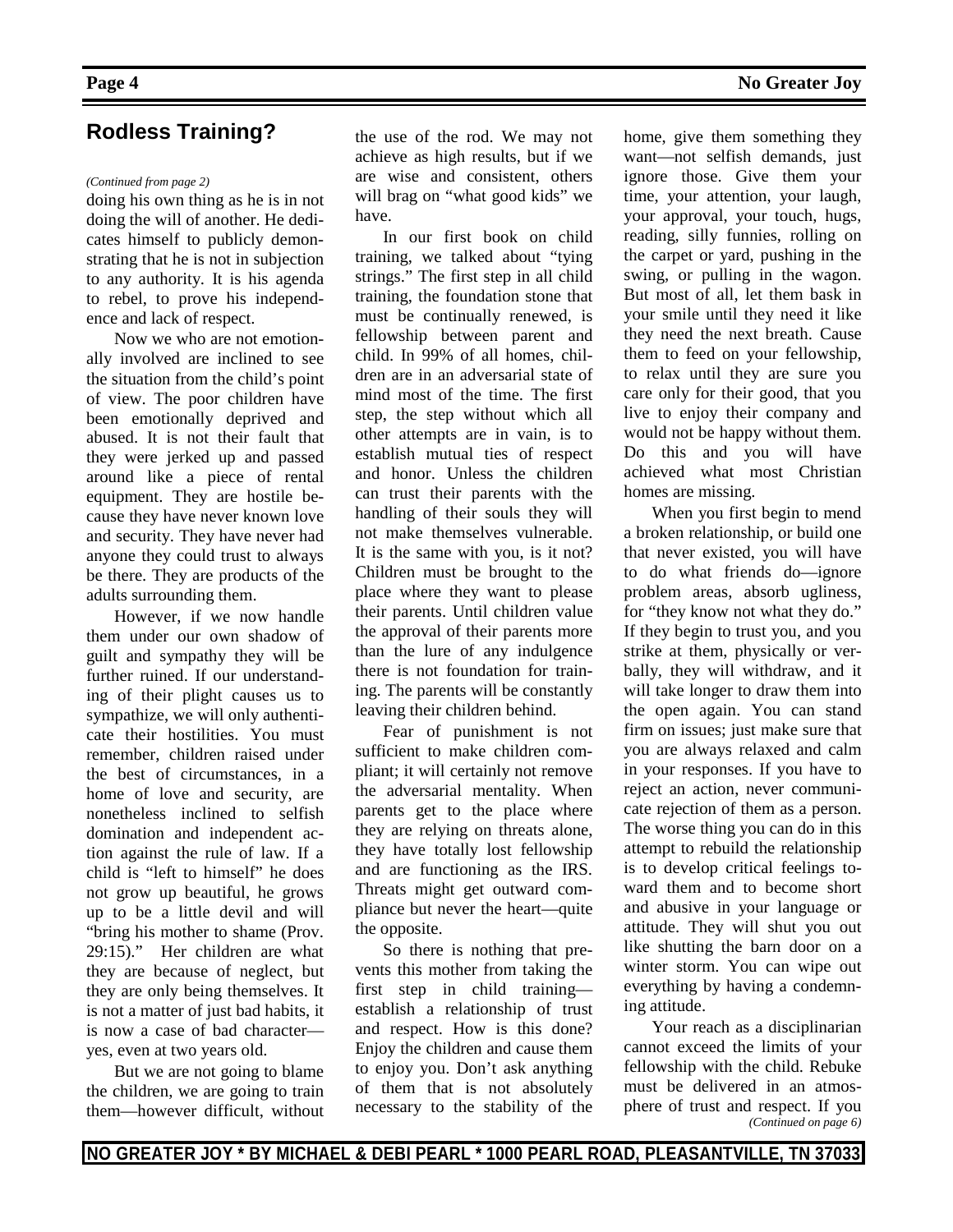## **No Greater Joy Page 5**

# He's got child training nailed down.

Dear Pearls,

 Recently, we had a visit from some dear missionary friends of ours. I gave the wife all of the tapes of yours I had on hand and Rebekah's Diary. We had been talking about real schooling and she told me a story. I instantly thought of the Pearls when I heard it! Jenny has a friend who's from a large family. Mostly girls, but several boys. The father is a roofer. As soon as the boys could toddle around, he'd take them to work with him. He'd take them up on the roof with him and....nail their britches to the roof!! No, none of them ever fell off, he nailed 'em good! Then gave each one a hammer and they'd bang away until he was ready for another part of the roof. Then he'd pull up the nails and pound them in securely in another spot. He's still a roofer and all of his boys work with their Daddy.



Sincerely, J. C. F. H. **Send us you favorite stories or experiences.** 

Dear Mike & Debi,

 I wanted to burn your books the first time I read it! I was furious because you told me to switch my dear children. How dare that man, I foolishly thought, to say my children needed a switch across their backside! Well, the Lord gently told me to read it again and to open my heart. As I did, I came under conviction. What I first saw as cruel and foolish now became loving and wise. Your books and tapes are now my favorites.

 I now have 3 children, Keith is 8, Kellie is almost 5, and Kaleena is 19 months. The eight-year-old is rarely chastened. The five-year-old was my "Loving Guidance" child. She has been the hardest because I was so permissive with her. The 19-month-old has been trained since day one. She is not there yet, but has a great advantage over her brothers and sister.

 Most of the problems I have with my children are not really them but me. I am the one who needs the training, or should I say retraining. I wish I had read your books years ago or had someone sit me down and say, "This is how you do it."

 Even though we got a late start, the Lord is helping me and changing my life so my children will have joy and contentment in their lives.

A Mother in Training,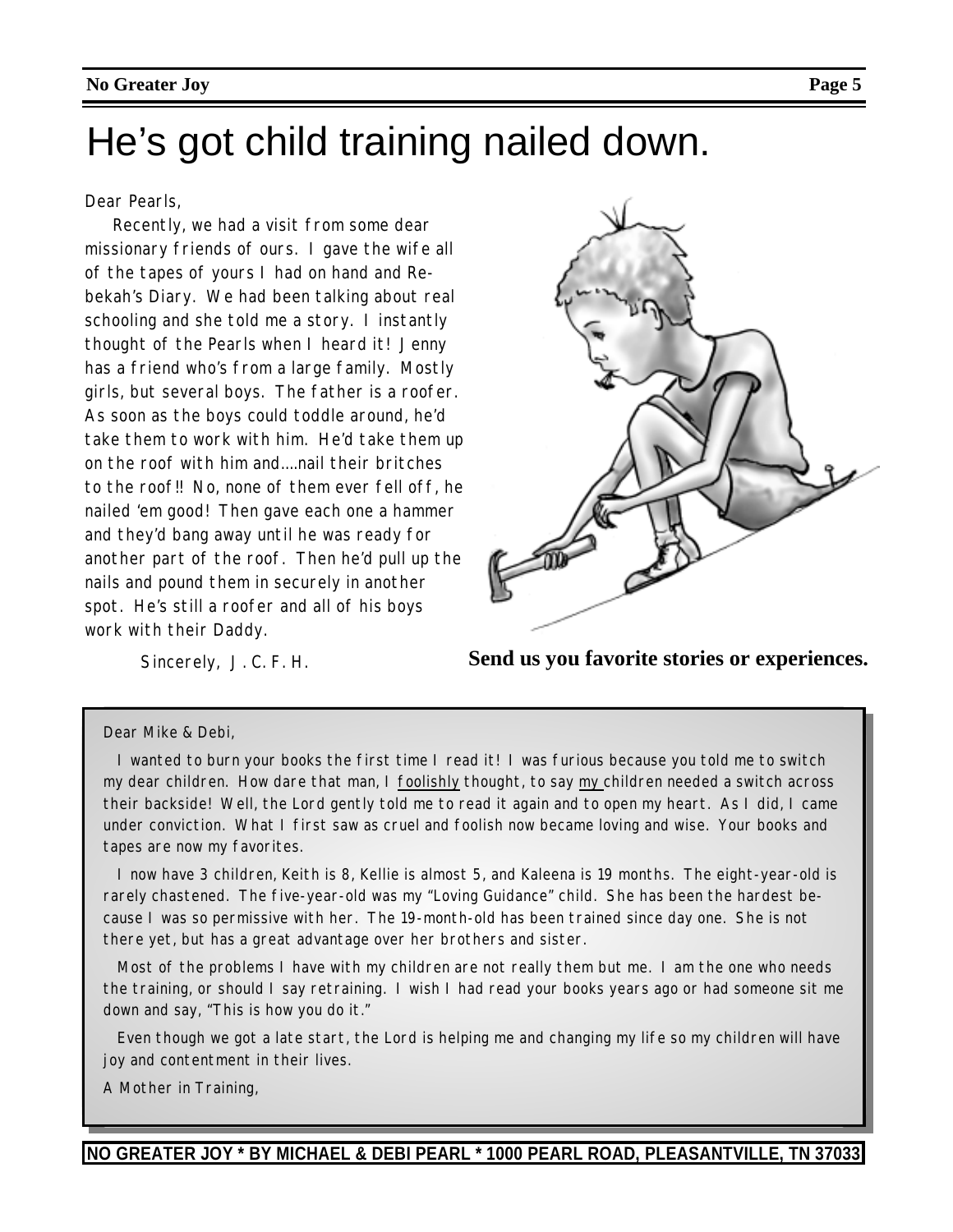### *(Continued from page 4)*

have lost the child's heart, then the child will have lost the heart to please you. If the child is not in agreement to pull with you, it is vain to try to harness him to your rules. The occasional rebuke must be the exception to a constant sharing of positive experiences. When rebuke and chastisement are strung along on a thread of long silences, punctuated by beads of unpleasantries, it will only strangle the relationship, not beautify the child's soul.

The other day my daughters took in a younger girl that was a product of the Federal School, a working mother, and an insensitive father—in that order. She was at that age just before puberty when it is easy to be misunderstood and confused. The child had been swept along in the sexless society of the federal system. She was not feminine or lovely in demeanor. My girls spent the day treating her as another "lady." Toward the end of the day when it was near time for her father to pick her up, they got her dressed in a long flowing dress. You could tell that at first it was an embarrassment to her to appear so vulnerable, so feminine, but she soon began to enjoy it. She started carrying herself differently. The affected gawkiness disappeared. She smiled with a blush and gracefully swept around the room. Soon her father came into the room. You could tell that she was pleased with herself and was expecting his approval. My daughters presented her to him as if she were a newly dressed bride, exclaiming how nice she looked in a

dress. He blurted, "Yea, I been telling her she would look better in dresses. She just wears those old pants. The kids these days…." Her countenance fell and her shoulders hardened into the reserved condition she had displayed hours earlier. It was obvious to her that rather than her father being pleased with her, he was pleased with himself that she had justified what he "had been saying all along." On such small threads do our children hang. She had attempted to take a new course, one that could have made a great difference in her life, but his preoccupation with himself had shut the door in her face. He was not mean or cruel or angry just insensitive, absorbed with his own performance, perhaps carrying latent irritation at having been ignored so long. He had a chance to join hearts with her, but he missed it.

Can you see that in such simple, day to day matters hangs all of child training. Until we tie strings of fellowship all else is vain, even harmful. If you would train your children and you are prevented from using the rod, you still have at your disposal a tool that most of my readers have never effectively employed continuous fellowship with their child. If you can create an atmosphere of trust and good will, you will greatly reduce the need to spank the small child, and nearly eliminate the need in children 8 or older.

After you have established fellowship with your children, the next step in training is to gain their respect as a person of principle. Your children must know that you answer to, and act as repre-

sentative of, a rule of law that is higher than your own personal preference. You have boundaries that you adhere to and expect them to do likewise. By reverencing boundaries in your own life you communicate that there is a Lawgiver higher than your own feelings and impulses. If the child is made to feel that he or she must obey you only because you are bigger or tougher, or because you have control of the resources, then your influence will extend only until they are big enough to rebel without severe consequences. But if the child treasures your fellowship and wants to please you, and on top of that the child wants to please the God that you please, then you have a solid foundation for training. The only battle left is the child's flesh.

Many parents have found, all too late, that religious instruction given in the context of permissiveness works to produce atheists and infidels rather than Christians. I personally know many families that took their children to church and talked spirituality while indulging the flesh in food and pleasure and indulging the soul in irritability and pettiness, with the result that their children grew up to resemble sons and daughters of Baal rather than children of a holy God. Children dragged through that kind of confusion are far harder to reach with the truth of Christ than are the abused and abusing sons and daughters of prostitutes and dope peddlers. I know whereof I speak. Besides dealing with hundreds of such cases, some of my own relatives serve as the best examples.

> So, on a foundation of fellow- *(Continued on page 8)*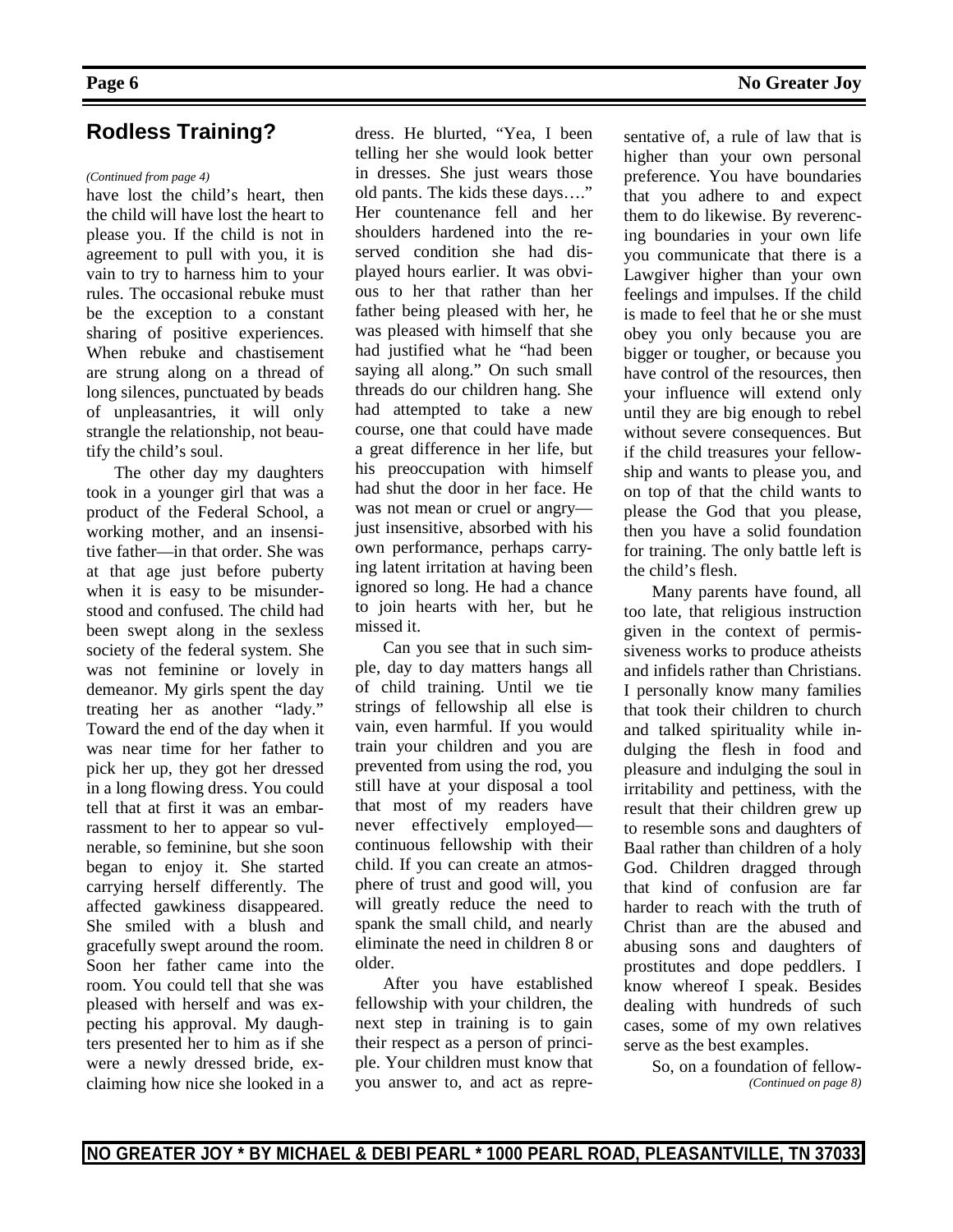church work, but they will always remember that you were a failure at the thing that counts the most your children. Seek ministry that involves

remember that you didn't do

the kids and teaches them to minister—retirement community ministry, counseling and ministering to needy families, taking the gospel into the homes of those that have never heard, holding Bible classes in a home after school for those kids that are victimized by the Federal Behavioral Control Centers. Child Evangelism Fellowship has the kind of materials you will need for such a class. [I don't know their address. Look it up in the phone book.] My wife was teaching classes when she was in her early teens. Preparing materials is a great homeschool project and keeps the kids interested. They can help and eventually teach. Ministries like this are good for the family, not detrimental as would be your attendance at an exclusively, adult, female, religious club while your kids wasted in a nursery or tormenting a baby sitter. You asked for it.  $\odot$ 

# **Church or Children?**

Dear Mike & Debi,

 I've really enjoyed reading your newsletters and am currently reading your books. I am a pastor's wife and the mother of two children, ages 4 and 19 months. I'm planning on homeschooling and am wondering if you had a "rule of thumb" as to how involved you were in your church when you were homeschooling and also having small children. In our home, things can get awfully busy without even trying. I want to be helpful to my husband and I do not in any way want to sacrifice my kids for the sake of the church. I want the right balance. Right now I'm only doing one thing in the church and quite honestly, I feel real comfortable with that. Occasionally, I feel pressured to take on more jobs in the church, but do not want my family to suffer for it.

 I need your advice and wisdom. Thank you for all you do.

Dear Michael and Debi,

A Pastor's wife,

# Michael Answers

**I**t is simple. God made the family first; the church came later. You are first a wife, then a mother, and then a housekeeper ("…keepers at home…" Titus 2:5). And now you are a schoolteacher. After that, if you have time left over, and you can involve the children so as to enhance their lives, or you can do some ministry with your husband so as to enhance his life, then go for it. If not, if at the end of the day you have run out of steam and don't have the energy to read to the kids and to tantalize your husband  $(1 \text{Cor. } 7:2-5)$ , then cut out the unnecessary—church work. God gave the ministry of the church to men  $(2$  Tim.  $2:1)$  that are able to minister the word as their second calling (their families being first, 1 Cor. 7:32-35), not their fifth priority, as it would be with you. If you build a great church but lose your children, or even a part of what they could have been, the rest of your life will feel like a failure. No one will

 Thank you for writing the tract "God Made Jesus To Be Sin" and for sending me a copy with my order. It explains the gospel so clearly. I have made more than a hundred copies of it and shared it with women who are incarcerated in five county jails where I visit.

God has used it to bring some of these women to Christ.

Thank you! May God bless you.

**Note: We will send 100 tracts at a time to anyone that requests them. Larger amounts are available to ministries. There is no charge for the tracts. We just had another 50,000 printed and will give them to anyone that will promise to pass them out. If your request comes with an order, the shipping is free. If not, you can pay the shipping. \$1.50 S/H for 100 tracts.**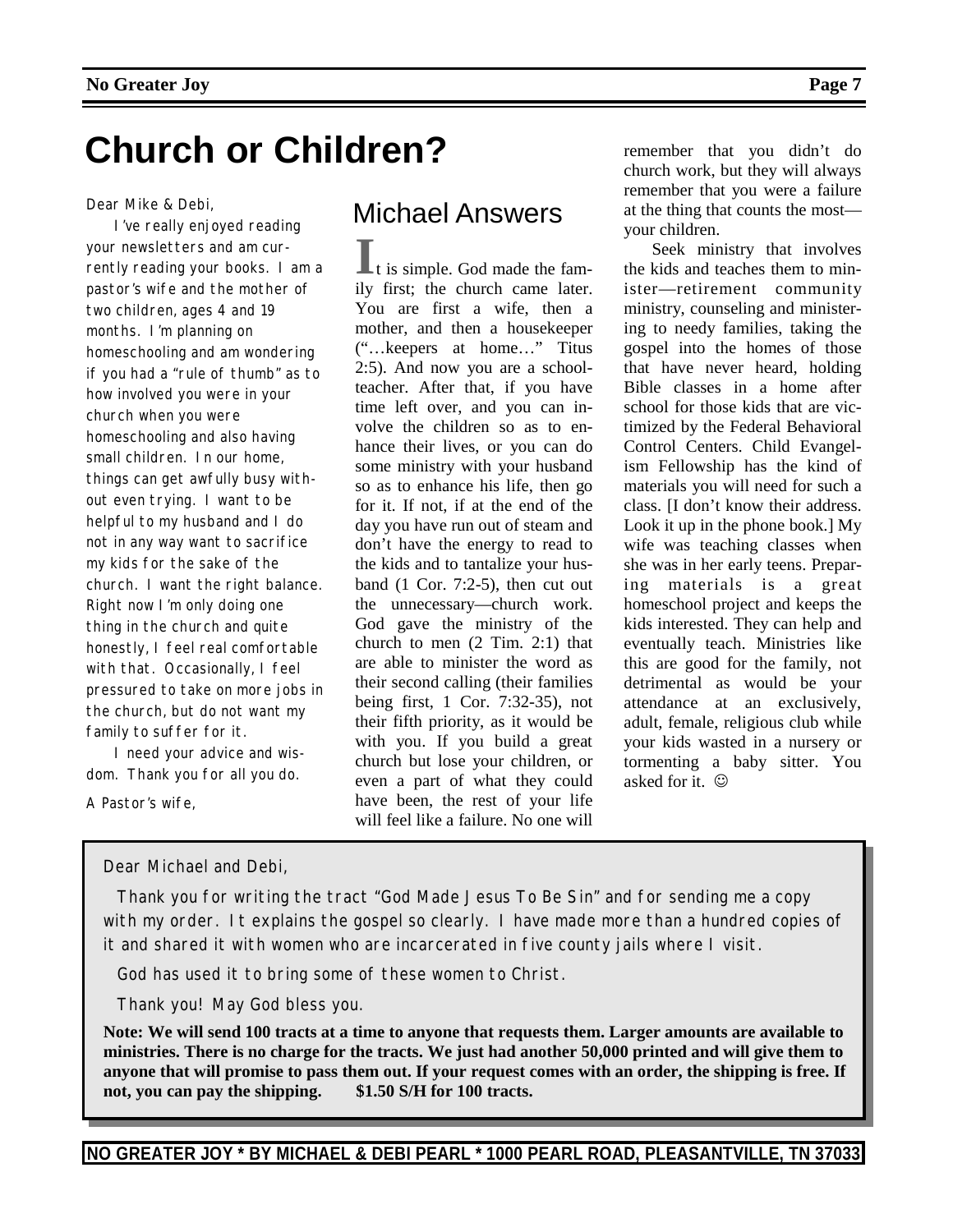### *(Continued from page 6)*

ship and respect for God the lawgiver, you are ready to deal with that indomitable enemy of all the sons of Adam—the flesh. Even when your child wants to please you and wants to please God, he/ she is going to feel the constant pull of the desires of the flesh. "The flesh lusteth against the spirit and the spirit against the flesh, and these are contrary the one to the other so that [your child] cannot do the things that he would." Here is where the mechanics of training are inaugurated. Your young child is composed of two opposing elements—elements that were in harmony before the fall of Adam—the flesh and the spirit. The spirit is that inner man, the soulish self. The flesh is that nonmaterial biological conglomerate of tissue, bone, and blood that is endowed with passion and drives.

The spirit can receive instruction and make decision based on values, whereas the flesh is indifferent to good and evil. Like any animal or plant, the flesh seeks survival and propagation. It battles within seeking to maintain a stability that promotes health, and it strives without seeking zones of comfort and pleasure. The body has no built in governor that predetermines moderation or sets limits. It would eat what tastes good, and it would eat it now. It would rest rather than work and take rather than give. The body cares not how it affects others or what might be the long-range consequences. The body neither knows nor cares that present actions will result in cavities, obesity, colon cancer, heart disease, or venereal disease; it just pursues the line of immediate pleasure. Where there is not an active, mature, trained, and disciplined mind exercising control, the body is a self-destructive fungus.

The bottom line you must recognize is that the infant is born with all of the passions of body but with no capacity for selfrestraint. Your three-year-old has active bodily drives but no understanding or will to moderation and self-restraint. The child will be in his early to middle teens before he can function so as to be self motivated to the point of subjecting the body to the spirit. You can have a child with a submissive heart, but he cannot exercise his mind to self-restraint.

Herein is the parental responsibility: While your child is in the process of maturing, before he can govern himself, it is your responsibility to function as his spirit, as his governor. You will act as his conscience, his sensor, advisor, instructor, chastiser, rebuker. You will say no to his flesh when he cannot. You will be ever alert, vigilant, on guard to detect any uprising of flesh. You will strengthen his resolve to stand by the rule of law and deny the flesh. You will spot laziness and lead him in an attack against it. You will spot selfishness and see that it is not gratified. In short, you will never allow it to be a pleasing experience to indulge the flesh. He will be caused to find rest and peace in one path only—the path of holiness and self-discipline. Your job is to make all evil counterproductive and unrewarding and to make all righteousness and

discipline to be delightful and joyous.

At this point the parent would have the rod as an enforcer against the monster of flesh. When the flesh runs away with the spirit and captivates the will, when the child turns on you like an angry dog and refuses to give ground, the rod can restore his respect for your authority. It is your final tool against the power of the body to commit mutiny and take the will captive.

But our subject is: "What can you do if you are denied that ultimate power to subdue the flesh?" You can fully apply all of the above measures so that you do not come to that place where the rod is necessary. Yet, we must face the obvious truth that no parent is going to create a net of training so tight that the kids don't occasionally slip through. There will be times when a spanking is appropriate. But you are prevented! Then use your power as the caretaker and dispenser of all privileges and responsibilities to make his actions totally counterproductive. If you can't spank the flesh, starve it with an embargo. Stand your ground and do not let the little fellow find satisfaction in his pursuits. Stay on duty, demanding obedience until he surrenders his will to your persistence. If there is a way to deny him access to some means of indulgence that relates to the offense, then by all means as governor of the island on which he lives deny him normal privileges until he complies.

The one—most important principle is to never allow his rebellion to be successful. Always win the contest. You can do this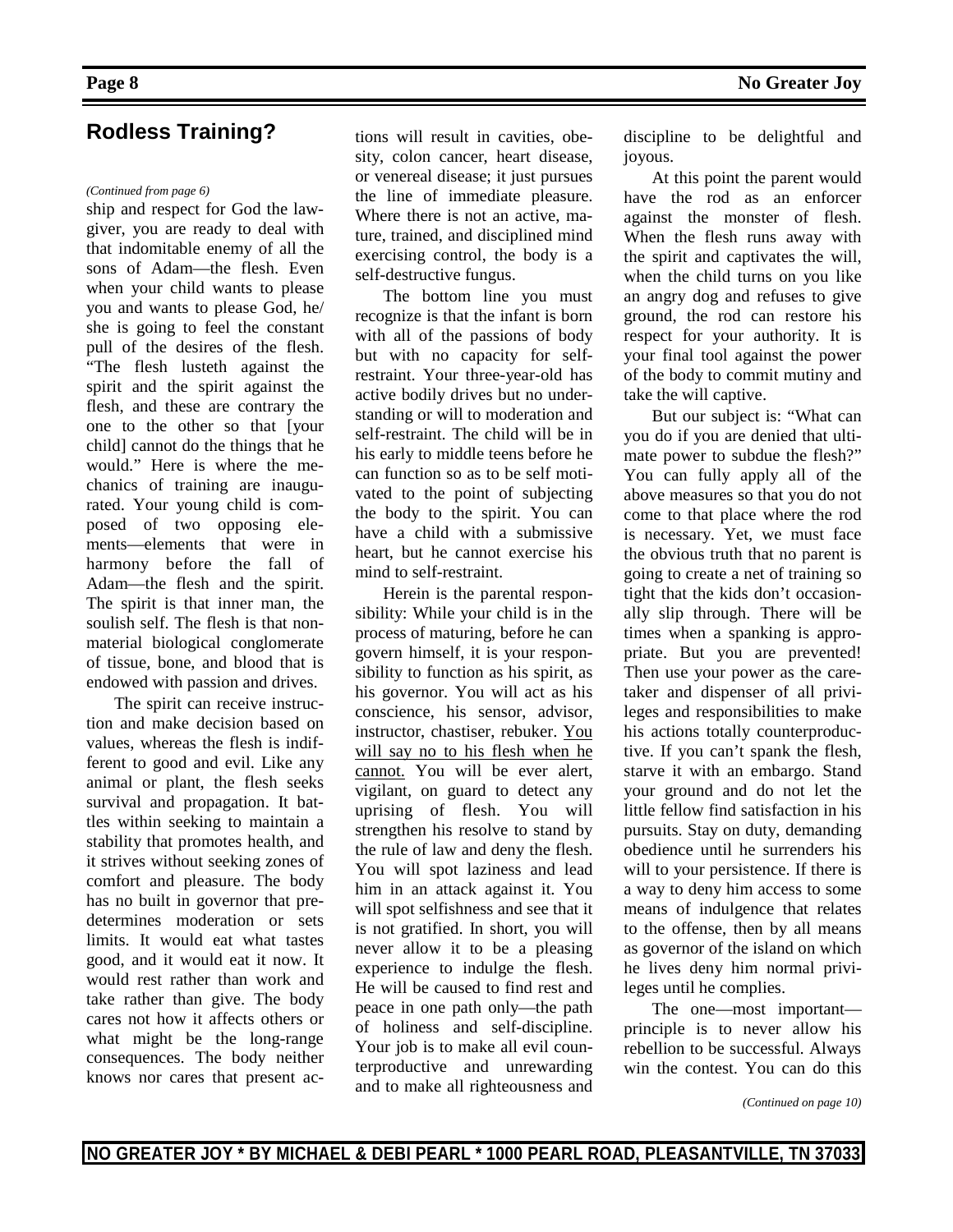# My Two Cents Debi speaks out

**A**t least 3 people a day write and ask me what my views are on breast feeding. It seems to be a major issue causing a great deal of confusion and uncertainty. What surprises me is how for the last 6000 years babies have been born, were nursed, and grew up to be emotionally and physically healthy without anyone telling their mama's how and when to nurse them. But since so many have asked, I thought I would give you my 2 cents worth as well. I covered the same subject on Mail Box Tape #3.

Nursing is instinctual, in the baby and the mother. It is so natural that I never dreamed it could be made into an issue. Let me tell you, cows are different one from the other. That's right COWS. Don't get upset with me for introducing animals into a high and noble subject like human breast feeding. It is the loss of such knowledge that has caused this controversy in the first place. Beef cows can let their calves nurse all and any time they want, because they don't have much milk. Whereas Jersey calves would die if they nursed any time they wanted, because Jersey cows have too much milk, and so the calves only get the sugar milk. People are very much like cows in respect to nursing. Some are beef stock and some are Jersey. When a cow first delivers, she produces colostrum just as a human does. The newborn baby or calf needs all the colostrum it can get. It is a natural antibiotic for the baby, as well as serving other vital purposes. A cow and a mother only produce colostrum for 5 or 10 days, and then her real milk comes in. When the mother's milk comes in she usually has far more than her baby can use. Thus the baby nurses only part of the breast and never really drains the breast dry. That is a problem. Any mother who has had a baby with colic and diarrhea can attest to this. Just like that Jersey calf, the baby is getting too much "first milk"—not colostrum, that ceased after about 10 days. At each nursing, when a mother's milk first lets down, it is "sugar milk." It is light blue and clear. As you milk the cow, or the baby nurses the mother, and the breasts begin to empty, the milk gets thicker and creamier. The very last milk left in the breast is cream, full of fat and very filling to the baby. When a baby gets a belly full of creamy milk he will not be hungry for several hours. If the baby gets the thin, clear, light blue, sugar milk he will be hungry in 2 hours and have a tummy ache with diarrhea to follow.

Herein lies wisdom. Use common sense. All down through the ages people raised animals, thus had enough common sense to know how to adjust their nursing problems based on the common knowledge learned from raising animals.

Do you have a colicky baby? Maybe he is getting too much sugar milk and not enough cream.

Do you have a baby that is too fat? Maybe you need to increase your milk supply (try lots of water, Blessed Thistle and Brewers yeast) so the baby will not get so much cream. Does your baby wake every 2 hours and need to nurse? Maybe you need to manually expel some of your sugar milk so your baby will not get a "temporary full" but keep nursing to get some thick creamy milk as well. Should you let your baby cry-and-cry at night to train him not to nurse every 2 hours? Think. If the baby nursed 2 hours before and did not get anything but sugar milk, and he is starving, are you making your baby healthy by training him to endure hunger?

The new system of scheduling is designed to help the average mama that doesn't know anything about nursing to get the baby to be so hungry that he drains her dry, which allows the child to get sugar milk and the rich creamy milk as well. This "scheduling" has its good points and its bad points, as does indiscriminant "nursing on demand."

There is the other side of the controversy— "nursing on demand." This is more consistent with nature, because the baby knows when it is hungry. It is the way women all down through the ages have nursed. And it has worked for 6000 years. But we are a people who have lost our natural instincts of nursing and child training due to leaving the work God gave Adam. Working in a garden and dealing with animals teaches people a lot of common sense things that are missing in this technological culture. There-

*(Continued on page 11)*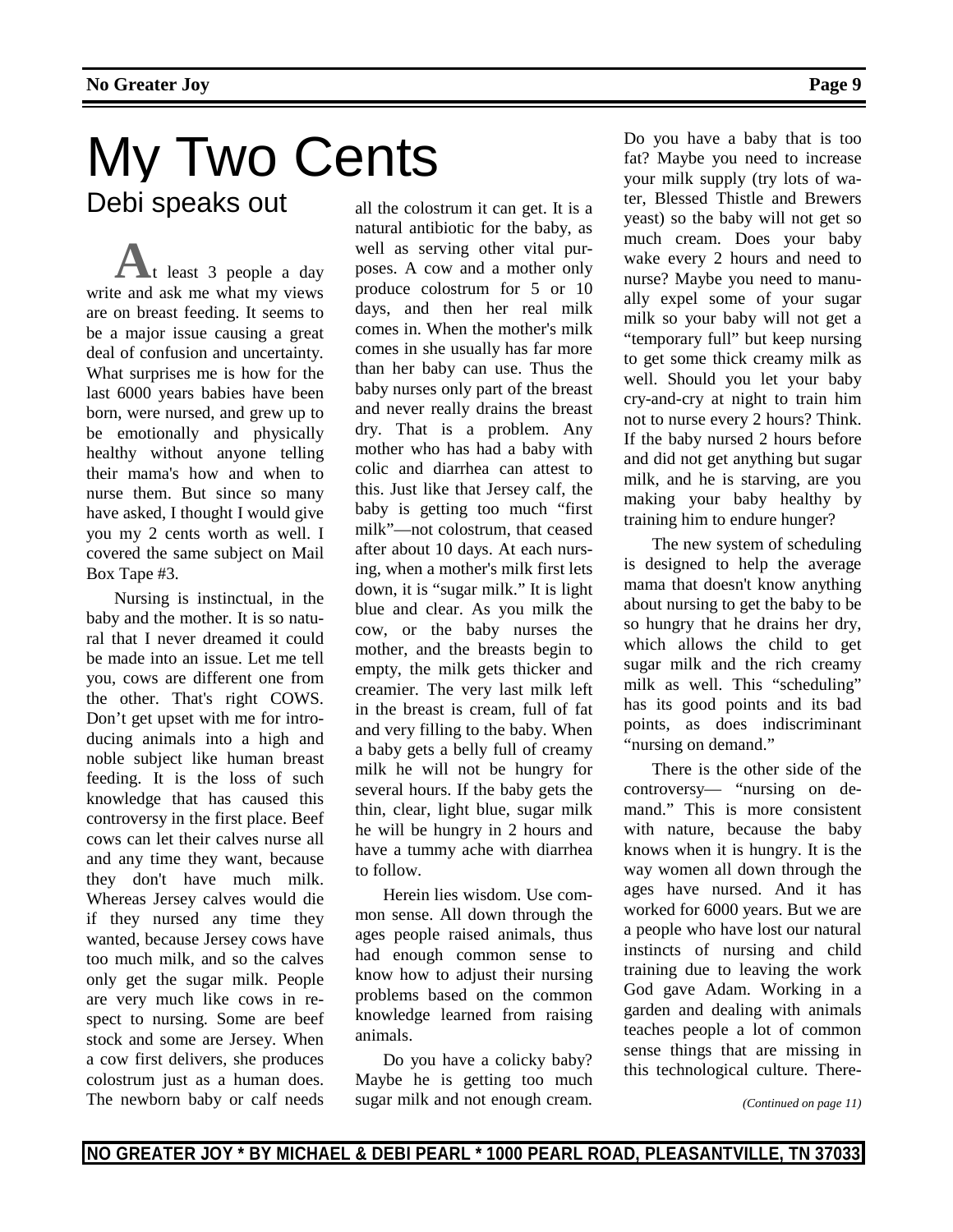### *(Continued from page 8)*

because of your position as banker, cook, house cleaner, playtime supervisor, work detail manager, etc. Stand your ground. If you develop a reputation as a winner of conflicts, you will be home free. If you develop a reputation as a vacillating wimp that whines and complains about how you are treated, they will run over you like a discarded aluminum can. The key is to win. Always win. Stand by your demands. Be just. Be reasonable. Be consistent. Be tough. Be there all the time, ever in his face, loving, laughing, smiling, and demanding compliance as foreman of the home.

Without use of the rod, you will be handicapped but not crippled. You won't do as good of a job as you could have done, but with determination and vigilance, you can do a better job than 99% of the other Christian parents who have full freedom to use the rod.  $\odot$ 

# **Washing Baby's Hair**

Dear Mike and Debi

Thank you for sharing your examples with others so we can learn! I have so enjoyed reading your articles. They are so insightful in all the areas I have thus read and I find them very amusing as well. Thanks for making me laugh as well as helping me to learn and grow In the Lord.

I was hoping you might have some suggestions for me on how to make bath time fun for my two year old. For the most part, she loves taking a bath and playing in the water. However, when it comes time to washing her hair, she begins to cry. I believe she is crying because she is genuinely fearful of lying back in the water to get her hair rinsed. She hates the water in her ears which I suppose she finds annoying, but as far as physical ear problems she has none. My husband and I have tried to make bath fun and wait until the end to wash her hair. We then, despite her crying, wash and rinse her hair. I have also told her she may not sit up from having her hair rinsed until she stops crying. I allow her to sit up when she gains control of her crying and is sniffing. I wish she would just be at ease when we wash and rinse her hair and I am struggling with how to train her to this end. Do I make her lie in the water until she is completely at ease, or is she genuinely fearful of something? We don't have trouble with obedience in other areas like brushing her teeth, changing her diaper, getting her dressed, telling her to pick up her toys, etc. My husband believes she is truly scared versus rebelling. Do you have any training advice?

### Dear Jenny,

Just this week, Shoshanna, our daughter, kept a two-year-old, we will call Jane, with the same problem. A dozen times during the day Shoshanna talked about how fun it was to get your head wet. She dribbled water over Jane's head several times in play. Everything she did to Jane, she first did to herself, laughing all the while. At bath time, she took the switch with her (just in case) but made bath a grand, fun playtime. "Ok," she said to Jane, "it's stick you head in the water time." Jane started to "tune up," but Shoshanna put her finger up saying, "NO, this is not a cry-time, it's a happy-time!" It worked. She laughed and went down for a hair washing. Jane not only was happy to wash her hair, she loved swimming in the creek, which she was afraid to do before, and laughed when she got her head in the water. Shoshanna says, "If the kid thinks you think she is going to love it, then the kid loves it. It's all a matter of attitudes—the parent's attitude. "She also potty trained Jane in one day, the same week. Again, Shoshanna said that she showed (over dramatic) her shock that Jane had messed herself… so Jane stopped. Shoshanna is 15 years old.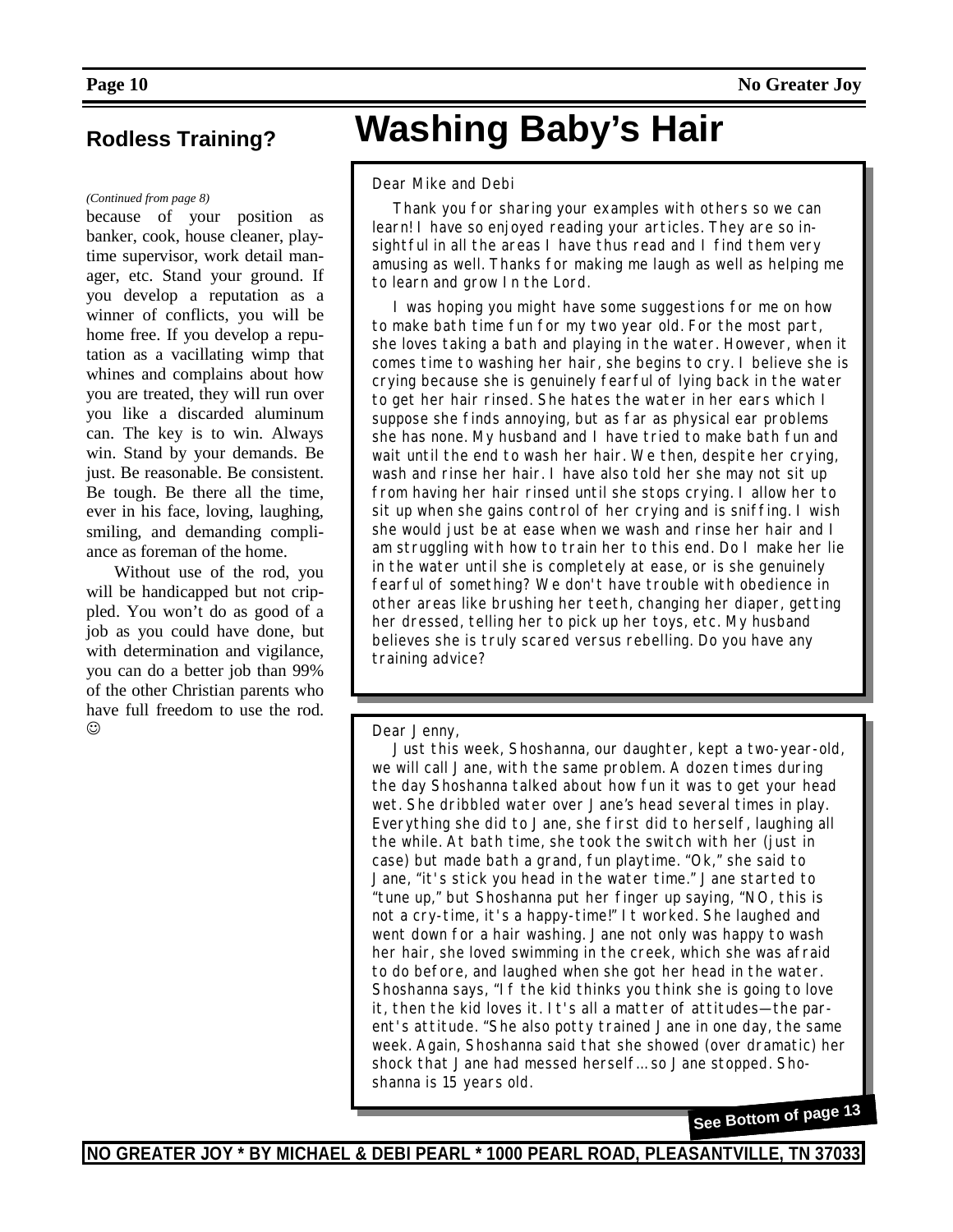## **No Greater Joy Page 11**

# My Two Cents

### *(Continued from page 9)*

fore a young mother who has a new baby and is uncertain, knowing nothing of the natural workings of the body, will grab the baby up every time he fusses, thinking he is hungry. Thus the baby is constantly getting little snacks of sugar milk and has colic most of his first 6 months. It would seem in this new age we live in people have lost contact with the plain facts of life. It is the lack of common sense that causes people to need a plan to live by such as the nursing schedule. I am sure the schedule has been of help to many young mothers by causing them to unknowingly meet the baby's need for the deeper cream received when the baby is really hungry and drains the breast. Without the schedule these same mothers would be tired, worried, and stressed, while their babies would be having colic or would be constipated because they were put on formula because they "couldn't digest mother's milk." Yet, I have seen new mothers who followed the schedule to the minute and have skinny babies that scream. I wonder at their lack of natural instinct in following someone's ideas so closely.

The next BIG controversy that seems to have hit the normal "Back to Basics Homeschooling Family" is the issue concerning the family bed. This is also an issue where good common sense should rule the day. All my children were born in cool weather. Every night the temperature in the house would drop from cool to cold as the wood burning stove ran its course. My newborns wore tiny cotton hats to help hold their body heat, and they slept close to me in our king size bed. I never got up at night to nurse. I never even knew when the baby nursed. By the time the baby was walking and playing with the other children they were moved to their sibling's bed (usually 3 to a bed). They would toddle in every morning to nurse before I got out of bed, or an older sibling would bring them and crawl in to join the crowd. It was a sweet time of cuddling with mama and daddy. If they found our door locked, they knew to wait their turn.

Even if I had lived in a house where the temperature never wavered from a comfortable 70 degrees, still I would have kept my baby in bed with me. It was never a consideration to put them in another room. After my kids were grown and I heard of the controversy over this issue, I went to the older ladies of our community, who each have 8 or 10 children. and asked them their opinion on the matter of nursing and having the baby sleep with you. Most gave me blank looks like they could not figure out what was wrong with me to ask such a silly question.

They all kept their babies in the bed (or within touching distance) until they are around walking age. They all nursed as often as the baby needed to nurse, but made sure the baby was not just taking snacks but emptying the breast so he would not be hungry for several hours. Most all the mothers have had a baby every 2 to 3 years, but seldom any closer. Heavy nursing has been the tradi-

tional means of birth control all down through the ages, allowing time between the pregnancies for the mother's body to get back in good shape to carry another healthy child. Most of the scheduled nursing ladies I have heard from say they began their monthly cycle soon after the baby was born, often getting pregnant by the time their newborn is 6 or 8 months old, thus, due to fatigue, were forced to stop nursing the first infant. Medical scientists have discovered that babies nursed for up to 2 years have a larger brain than babies fed formula. Women of Biblical times nursed their children until they were 5 years old. Remember the story of Samuel. Just for the record, I quit at 2-years-old.

So here you have a few facts and my 2 cents worth of common sense. Use it to make a decision that best suits you, your baby, and the life style your husband has chosen for your family.

Learn all you can from all points of view and then throw it all out and do what works best for you. Relax. Don't chose sides and fight it out. It is not Bible doctrine. In departing from someone's system you need not feel guilt or pride. The cows, goats, horses, and even rabbits have been doing it right all along and, if they could they would laugh that we "intelligent humans" ever bothered to discuss it.  $\odot$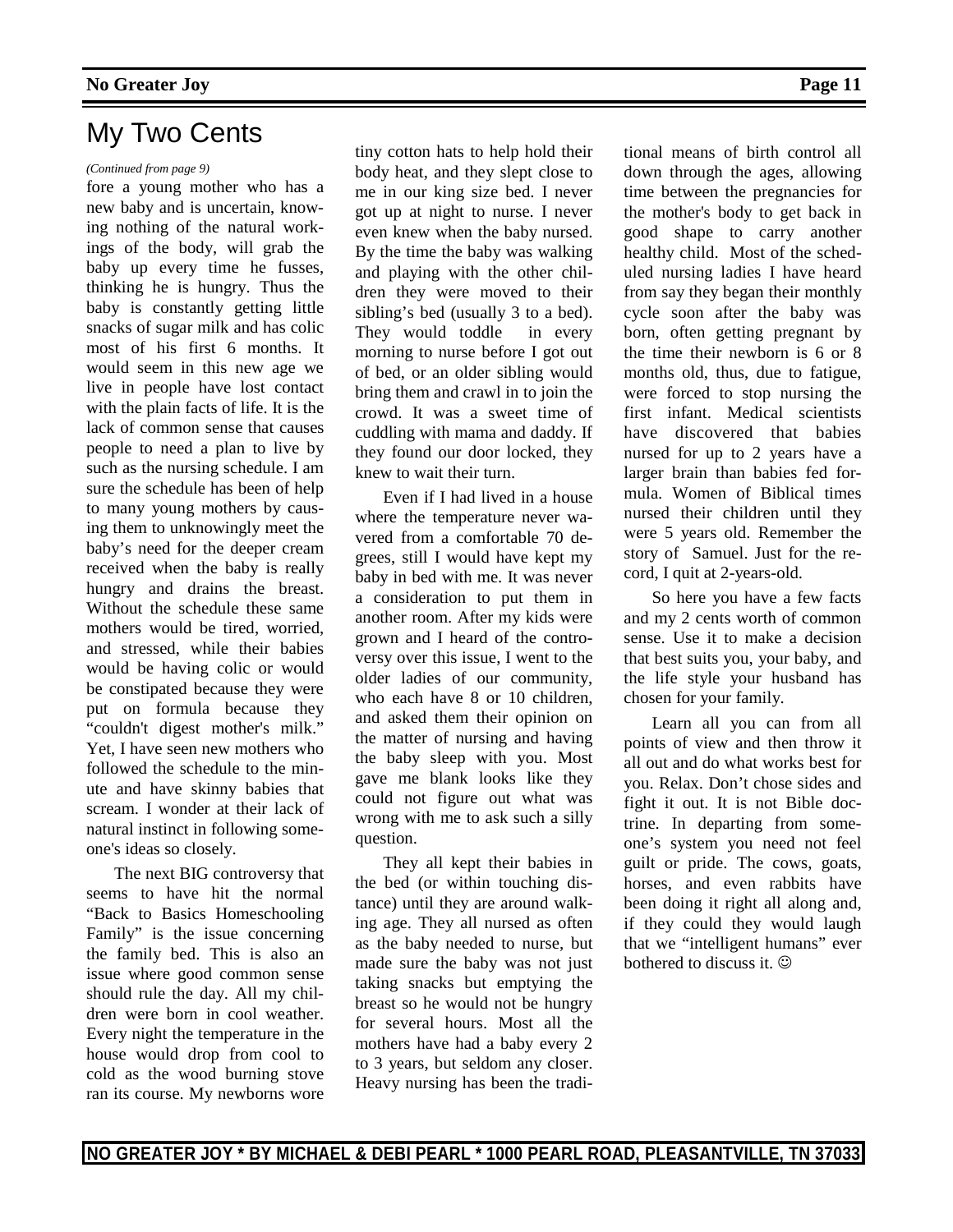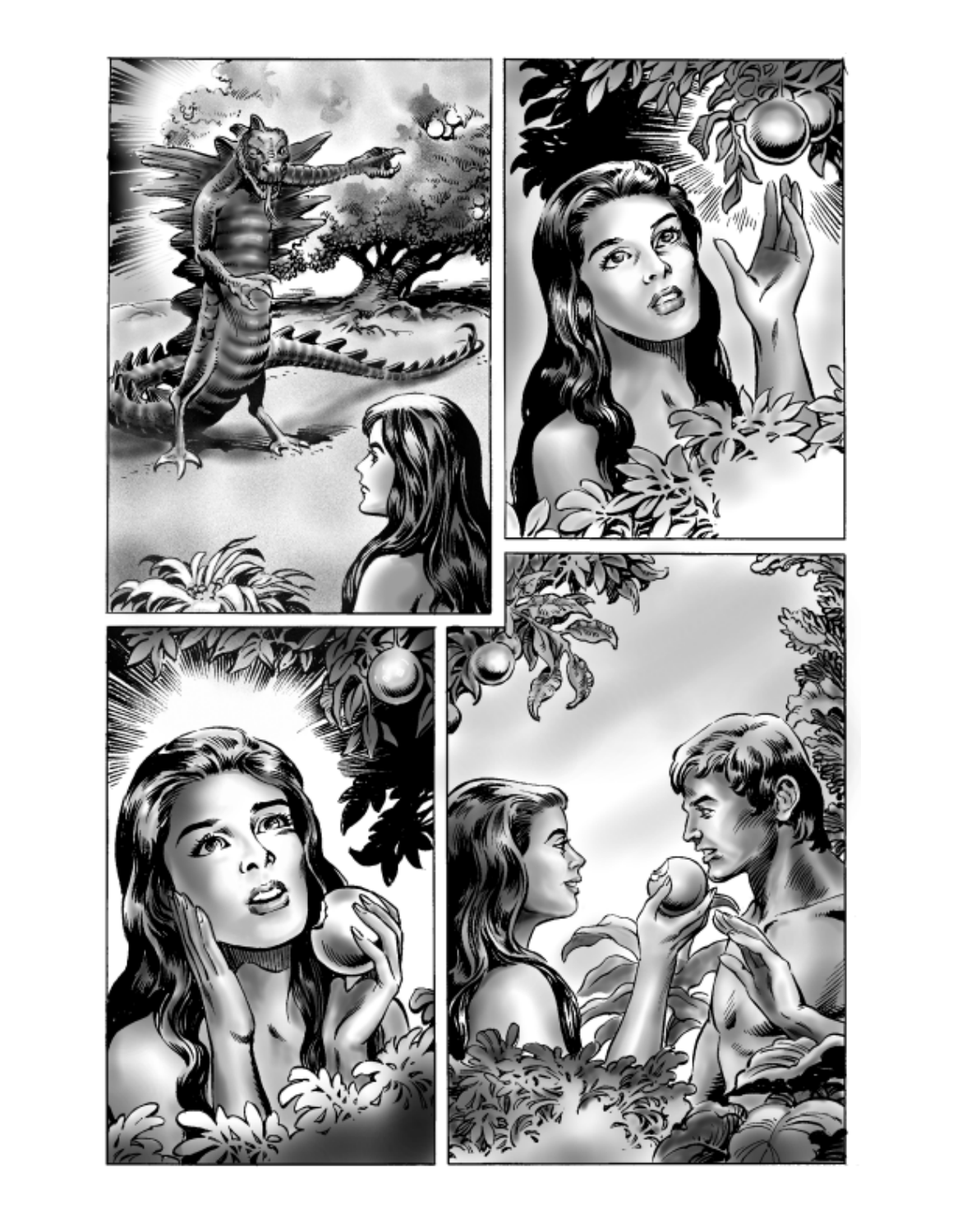# Pictorial Gospel Bible

**W**e have now completed about 140 pages of our proposed 300 page Pictorial Gospel Bible. We will not give you the artist's name until the project is near completion, for we do not want him stolen away to a more lucrative project. He worked in the Marvel Comic Book industry for 25 years. Now that he has come to know the forgiveness of sins, he has committed his talent and skills to the furtherance of the gospel. We have hired him full time for the duration of the project, which will take over two years—about one more year to go. Michael Pearl writes the script and does sketches that indicate the layout of each frame, providing verbal descriptions of each character or scene. Michael also provides historical pictures that aid the artist in accuracy. After the artist submits pencil sketches for approval, he then inks the pictures. The

originals are ten inches wide by fifteen tall. When we receive the finished ink drawing, Hugh Godwin, our office manager and computer "expert" scans them in for the next phase. We tried to find a computer artist to do the gray shading, but it didn't work out, so Hugh taught Michael, who has an art background, to work the programs. The shaded picture that you see on the previous page is the finished art with the exception of the bubble frames containing text, which will be added later.

The completed project will not cover every major story in the Bible—far from it. It is a chronological presentation of the gospel beginning with creation and the major events of Genesis and Exodus, hitting the highlights of Jewish history, and then centering in on the life and ministry of Christ, ending up with a brief history of the church, and concluding with

the second coming of Christ and the new heavens and new earth in the beginning of eternity.

We expect to print this, or make it available free of charge for others to print, in every major language on the face of the earth. It will be a standalone Bible course and evangelistic presentation. It will be a printed missionary sufficient by itself—with the aid of the Holy Spirit—to communicate the message of the Bible and of Christ to the man that has never heard. We have already secured translators for about 15 languages. If you know of someone who would volunteer to translate it into a foreign language, please send us his name and address.  $\odot$ 

# **Continued from page <sup>10</sup>**

## Dear Pearls,

A while back, I wrote to you about my 2-year-old daughter who struggled with getting her hair washed and rinsed. You replied a while ago, and I wanted to thank you for taking the time to share with me your daughter's success with Jane! I followed suit and had dramatic results. I was a bit exhausted by all the enthusiasm I displayed when I poured water over my own head, but the effort paid off. My daughter struggled a bit, but our first time obedience training came in handy when I explained that this was not a cry-time, but a happy-time. She swallowed her sorrow and tried her best to smile as I sang about how fun it was to get water poured over your head. I discovered she really doesn't like water in her ears, so we made another game of plugging her ears with her fingers! I wish I had a video camera…Mom with soaking wet hair herself, a 2-year-old with fingers in her ears, and poorly written lyrics being sung out of tune about how fun it is to get your hair wet. Please thank Shoshanna for me! Sincerely trying to learn.

Thanks, J